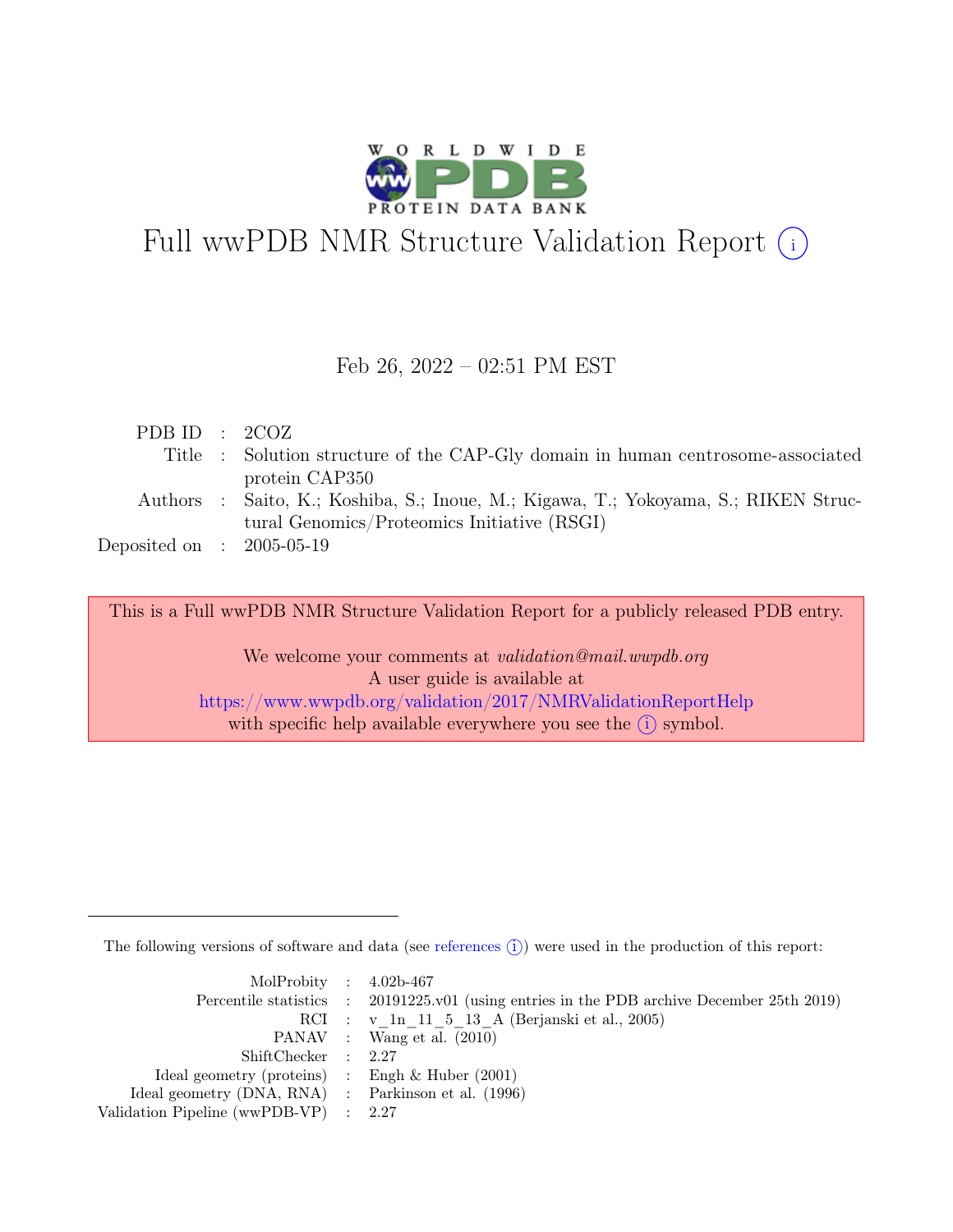# 1 Overall quality at a glance  $(i)$

The following experimental techniques were used to determine the structure: SOLUTION NMR

The overall completeness of chemical shifts assignment was not calculated.

Percentile scores (ranging between 0-100) for global validation metrics of the entry are shown in the following graphic. The table shows the number of entries on which the scores are based.



| Metric.               | Whole archive<br>$(\#Entries)$ | NMR archive<br>$(\#Entries)$ |
|-----------------------|--------------------------------|------------------------------|
|                       |                                |                              |
| Clashscore            | 158937                         | 12864                        |
| Ramachandran outliers | 154571                         | 11451                        |
| Sidechain outliers    | 154315                         | 11428                        |

The table below summarises the geometric issues observed across the polymeric chains and their fit to the experimental data. The red, orange, yellow and green segments indicate the fraction of residues that contain outliers for  $>=$  3, 2, 1 and 0 types of geometric quality criteria. A cyan segment indicates the fraction of residues that are not part of the well-defined cores, and a grey segment represents the fraction of residues that are not modelled. The numeric value for each fraction is indicated below the corresponding segment, with a dot representing fractions  $\langle=5\%$ 

| Mol | ${\rm Chain}$ | Length      |     | Quality of chain |     |
|-----|---------------|-------------|-----|------------------|-----|
|     |               | 1 ດດ<br>-44 | 47% | 14%              | 39% |

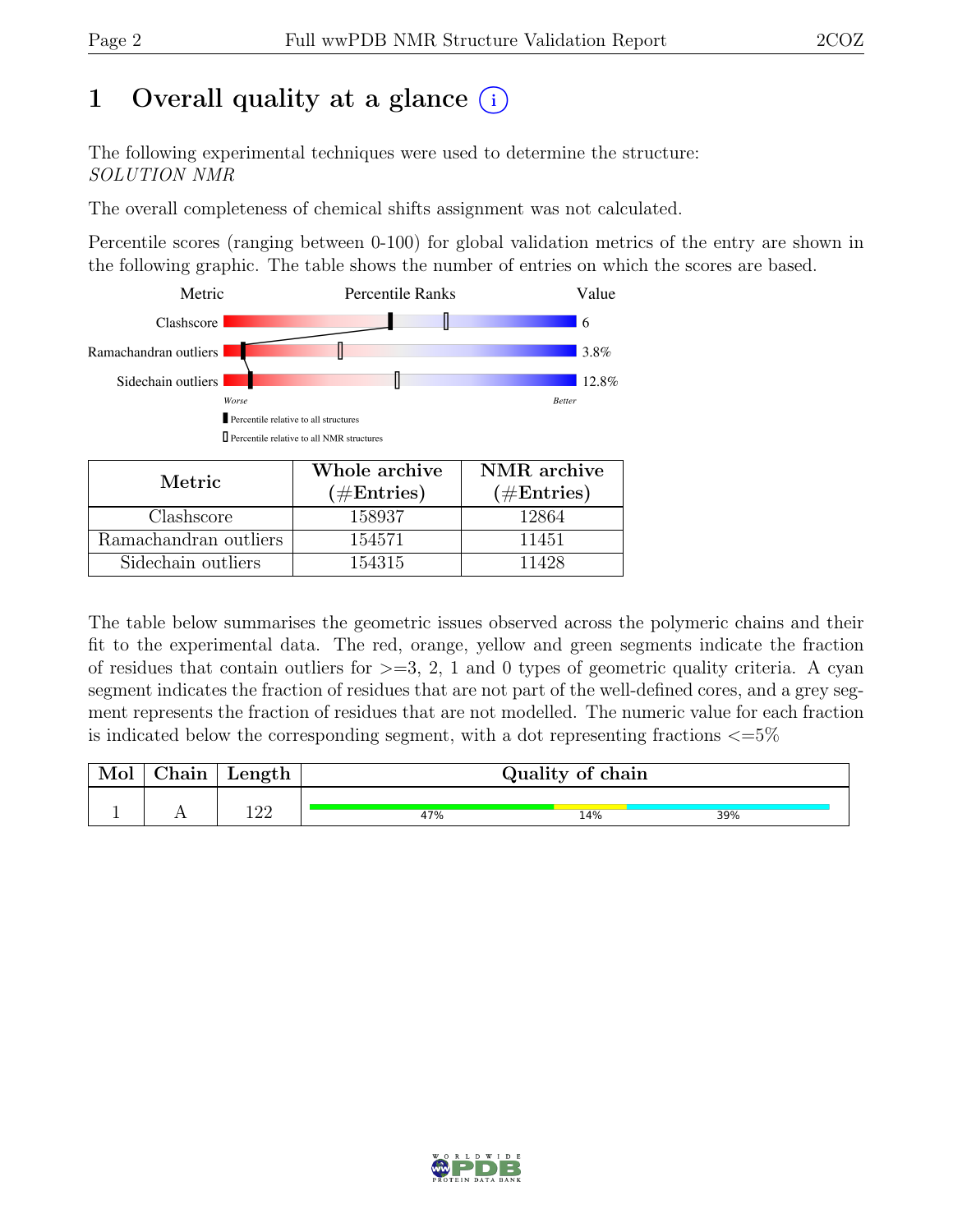# 2 Ensemble composition and analysis  $(i)$

This entry contains 20 models. Model 1 is the overall representative, medoid model (most similar to other models).

The following residues are included in the computation of the global validation metrics.

| Well-defined (core) protein residues |                                           |                                |  |  |  |  |  |  |  |  |  |
|--------------------------------------|-------------------------------------------|--------------------------------|--|--|--|--|--|--|--|--|--|
|                                      | Well-defined core   Residue range (total) | Backbone RMSD (Å) Medoid model |  |  |  |  |  |  |  |  |  |
|                                      | A:29-A:102 $(74)$                         |                                |  |  |  |  |  |  |  |  |  |

Ill-defined regions of proteins are excluded from the global statistics.

Ligands and non-protein polymers are included in the analysis.

The models can be grouped into 6 clusters and 2 single-model clusters were found.

| Cluster number        | Models                    |
|-----------------------|---------------------------|
|                       | 1, 2, 5, 8, 9, 11, 14, 16 |
|                       | 6, 13                     |
| 3                     | 7, 10                     |
|                       | 15, 18                    |
| 5                     | 4, 17                     |
|                       | 3, 12                     |
| Single-model clusters | 19; 20                    |

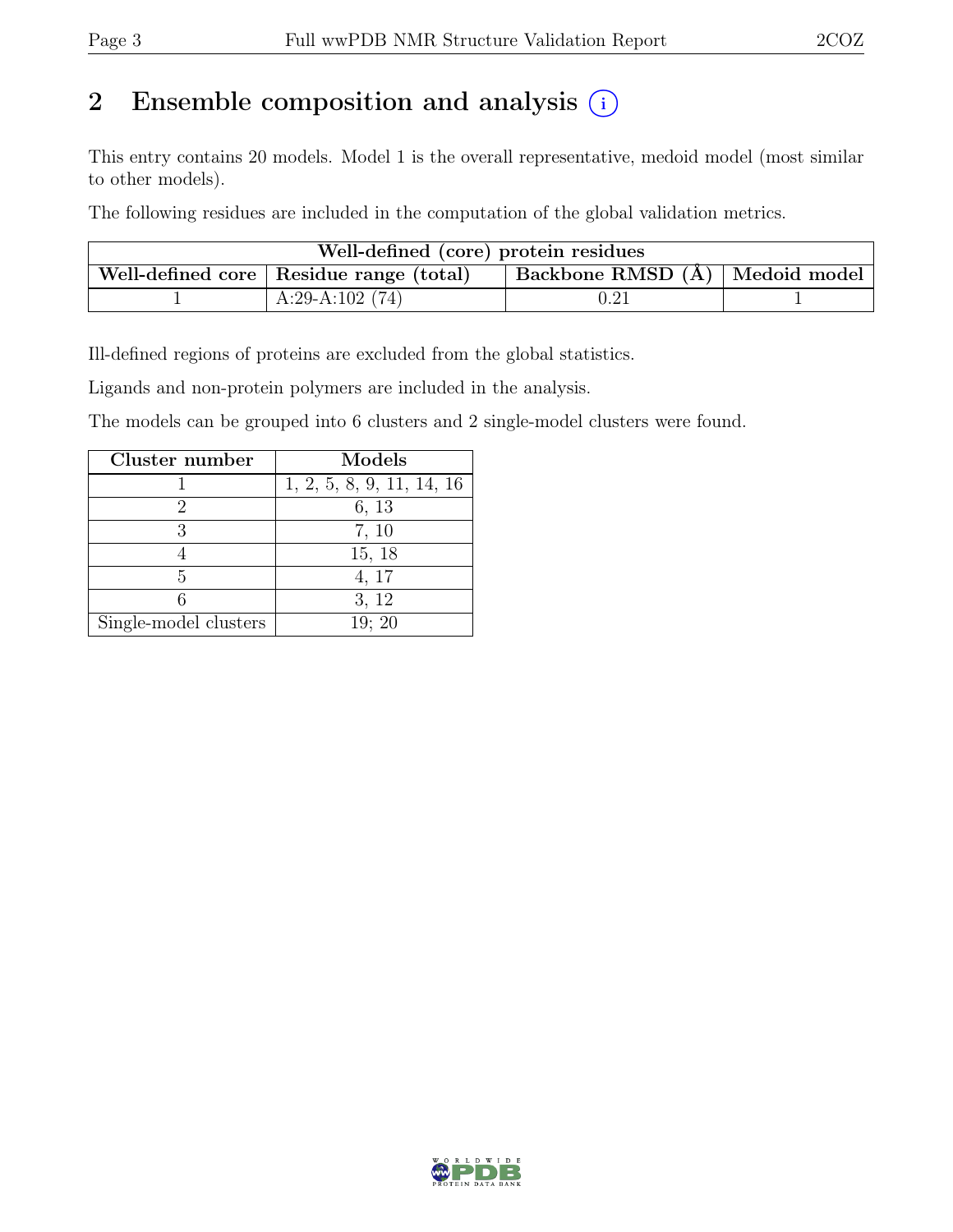# 3 Entry composition (i)

There is only 1 type of molecule in this entry. The entry contains 1785 atoms, of which 853 are hydrogens and 0 are deuteriums.

• Molecule 1 is a protein called centrosome-associated protein 350.

| Mol | Chain   Residues |                |     | $\rm{Atoms}$ |     |     | <b>Trace</b> |
|-----|------------------|----------------|-----|--------------|-----|-----|--------------|
|     | 1 ດດ             | $_{\rm Total}$ |     |              |     |     |              |
|     |                  | 1785           | 582 | 853          | 153 | 196 |              |

There are 13 discrepancies between the modelled and reference sequences:

| Chain | Residue        | Modelled   | Actual | Comment          | Reference  |
|-------|----------------|------------|--------|------------------|------------|
| A     | 1              | GLY        |        | cloning artifact | UNP Q8WY20 |
| А     | $\overline{2}$ | <b>SER</b> |        | cloning artifact | UNP Q8WY20 |
| A     | 3              | <b>SER</b> |        | cloning artifact | UNP Q8WY20 |
| A     | 4              | GLY        |        | cloning artifact | UNP Q8WY20 |
| А     | 5              | <b>SER</b> |        | cloning artifact | UNP Q8WY20 |
| A     | 6              | <b>SER</b> |        | cloning artifact | UNP Q8WY20 |
| А     | $\overline{7}$ | GLY        |        | cloning artifact | UNP Q8WY20 |
| А     | 117            | <b>SER</b> |        | cloning artifact | UNP Q8WY20 |
| A     | 118            | <b>GLY</b> |        | cloning artifact | UNP Q8WY20 |
| А     | 119            | <b>PRO</b> |        | cloning artifact | UNP Q8WY20 |
| А     | 120            | <b>SER</b> |        | cloning artifact | UNP Q8WY20 |
| А     | 121            | <b>SER</b> |        | cloning artifact | UNP Q8WY20 |
| А     | 122            | GLY        |        | cloning artifact | UNP Q8WY20 |

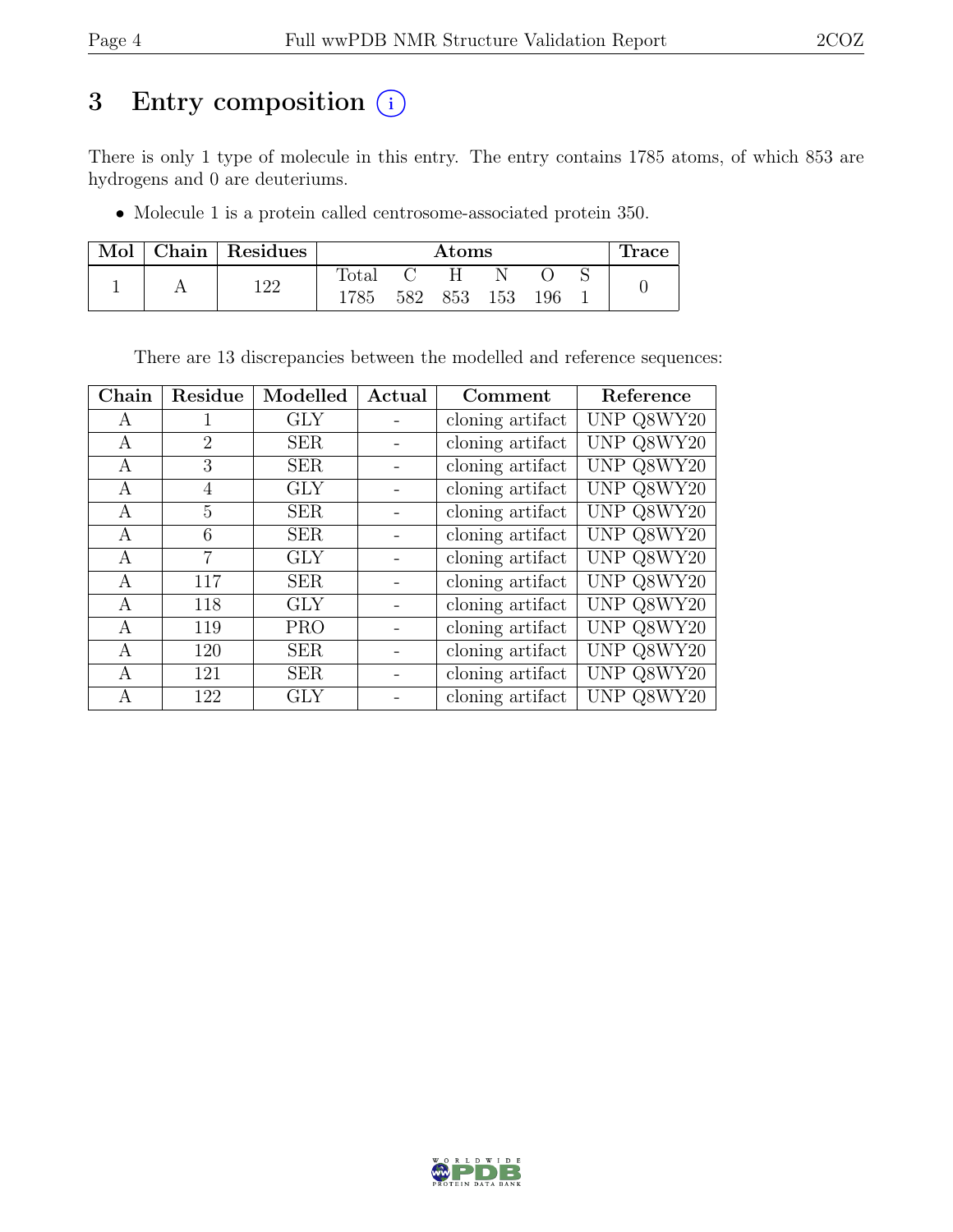# 4 Residue-property plots (i)

### <span id="page-4-0"></span>4.1 Average score per residue in the NMR ensemble

These plots are provided for all protein, RNA, DNA and oligosaccharide chains in the entry. The first graphic is the same as shown in the summary in section 1 of this report. The second graphic shows the sequence where residues are colour-coded according to the number of geometric quality criteria for which they contain at least one outlier:  $green = 0$ ,  $yellow = 1$ ,  $orange = 2$  and  $red =$ 3 or more. Stretches of 2 or more consecutive residues without any outliers are shown as green connectors. Residues which are classified as ill-defined in the NMR ensemble, are shown in cyan with an underline colour-coded according to the previous scheme. Residues which were present in the experimental sample, but not modelled in the final structure are shown in grey.

• Molecule 1: centrosome-associated protein 350



### 4.2 Scores per residue for each member of the ensemble

Colouring as in section [4.1](#page-4-0) above.

#### 4.2.1 Score per residue for model 1 (medoid)

• Molecule 1: centrosome-associated protein 350



#### 4.2.2 Score per residue for model 2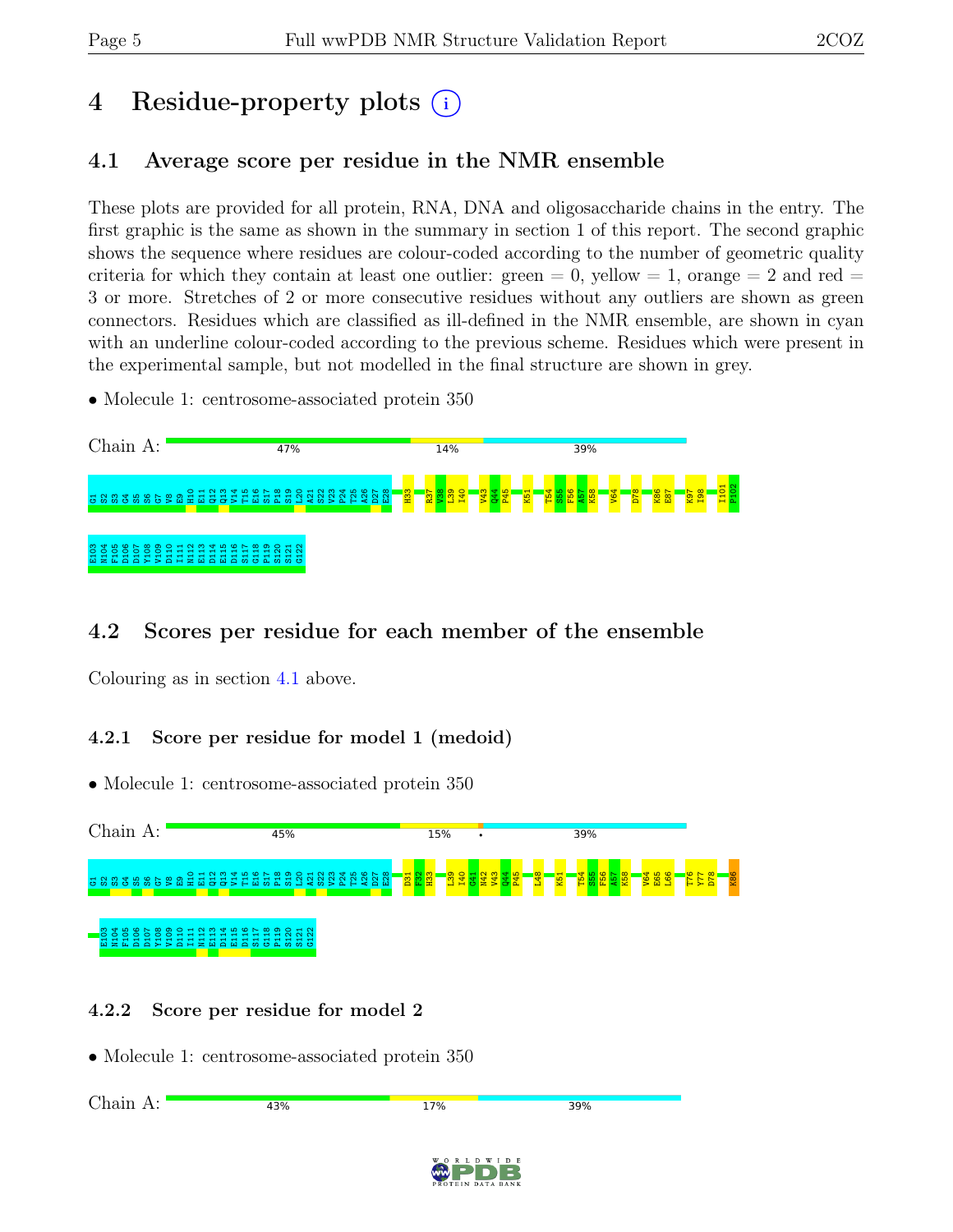# G1S2S3G4S5S6G7V8E9H10 E11 Q12 Q13 V14 T15 E16 S17 P18 S19 L20 A21 S22 V23 P24 T25 A26 D27 E28 L29 I34 R37 I40 V43 F50 K51 K58 A62 G63 V64 E65 L66 D67 K68 P69 E70 D78 Y82 F83 K86 **IP88 I101 P102 P102 P102 P10**<br>B22 B111 B111 B111 B110 B11

#### 4.2.3 Score per residue for model 3

• Molecule 1: centrosome-associated protein 350



#### 4.2.4 Score per residue for model 4

• Molecule 1: centrosome-associated protein 350



#### 4.2.5 Score per residue for model 5

 $\bullet$  Molecule 1: centrosome-associated protein  $350$ 



#### 4.2.6 Score per residue for model 6

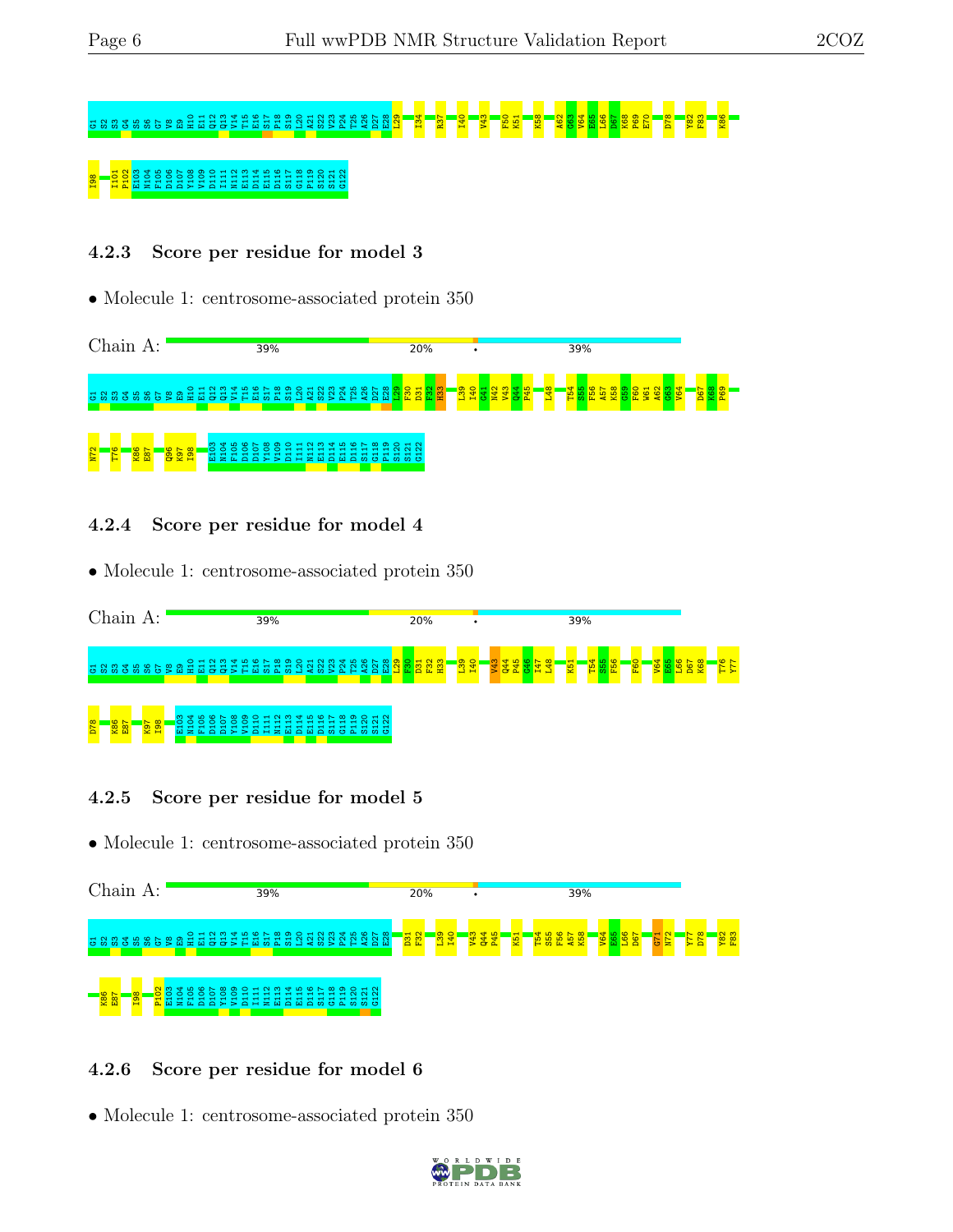| Chain      |                           |           |                     | A:           |   |           |              |        |  |   |          | 41% |  |    |      |            |        |            |   |                                                                            |           | 19% |  |            |  |  |     |  | 39% |  |  |  |                 |  |  |
|------------|---------------------------|-----------|---------------------|--------------|---|-----------|--------------|--------|--|---|----------|-----|--|----|------|------------|--------|------------|---|----------------------------------------------------------------------------|-----------|-----|--|------------|--|--|-----|--|-----|--|--|--|-----------------|--|--|
| <b>223</b> |                           | ₩<br>- 65 | $\overline{r}$<br>m |              | ⇒ |           | O H N M<br>m | ▭      |  | ഥ | <b>O</b> |     |  |    |      |            |        |            |   |                                                                            | <b>PS</b> |     |  | <b>I40</b> |  |  | k51 |  |     |  |  |  | P <sub>69</sub> |  |  |
| <b>E87</b> | $\mathbf{H}$<br><b>PI</b> |           |                     | <b>B</b> 2 8 |   | $\bullet$ | H N          | ≂<br>٠ |  |   |          |     |  | ۰. | -697 | <b>Tyl</b> | $\sim$ | <u>ທ ບ</u> | თ | ន្ត្រ ន្ត្រ<br>$\mathfrak{a}$ $\mathfrak{a}$ $\mathfrak{a}$ $\mathfrak{c}$ |           |     |  |            |  |  |     |  |     |  |  |  |                 |  |  |

#### 4.2.7 Score per residue for model 7

• Molecule 1: centrosome-associated protein 350



#### 4.2.8 Score per residue for model 8

• Molecule 1: centrosome-associated protein 350



#### 4.2.9 Score per residue for model 9



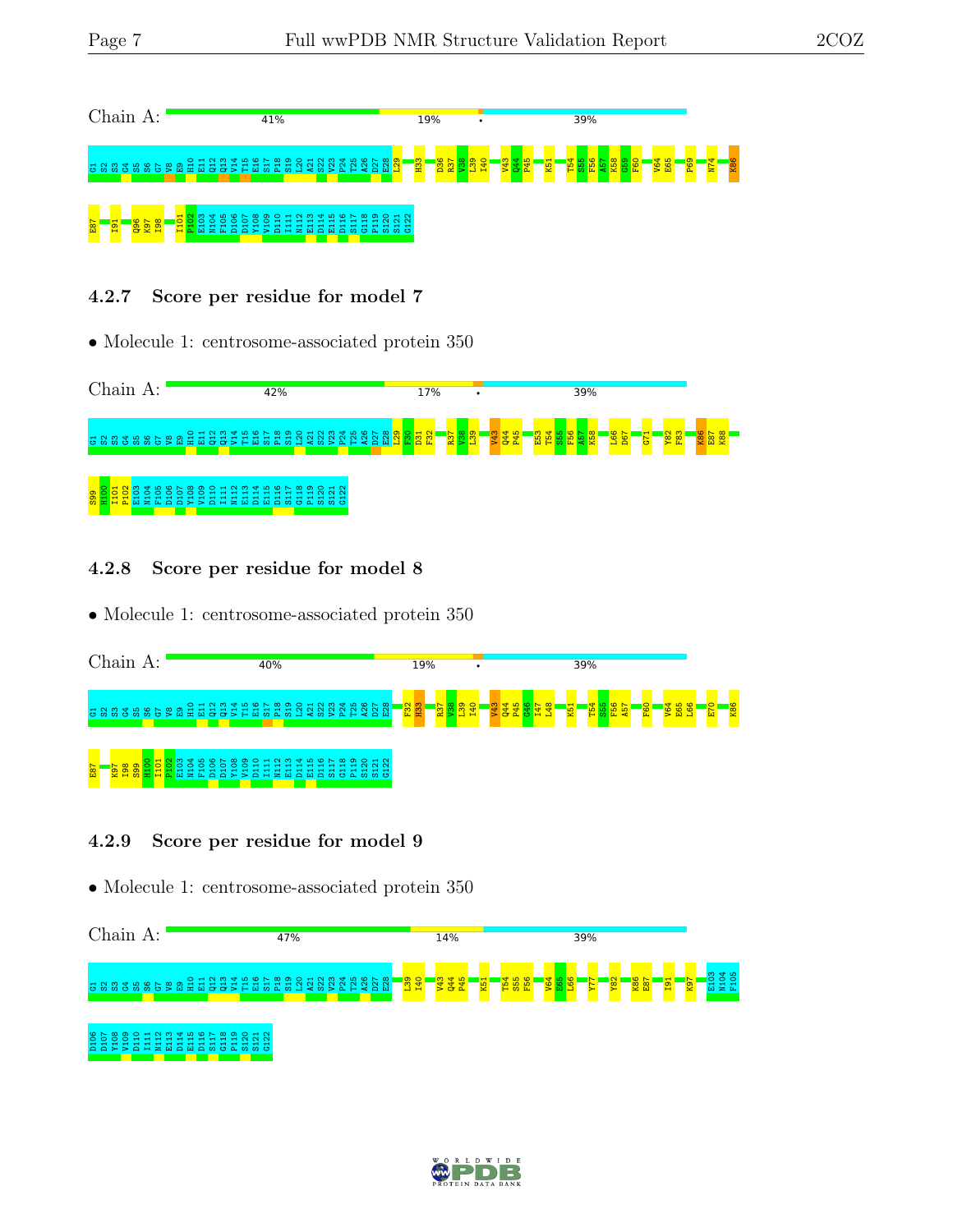#### 4.2.10 Score per residue for model 10

• Molecule 1: centrosome-associated protein 350



- 4.2.11 Score per residue for model 11
- Molecule 1: centrosome-associated protein 350



#### 4.2.12 Score per residue for model 12

• Molecule 1: centrosome-associated protein 350



#### 4.2.13 Score per residue for model 13

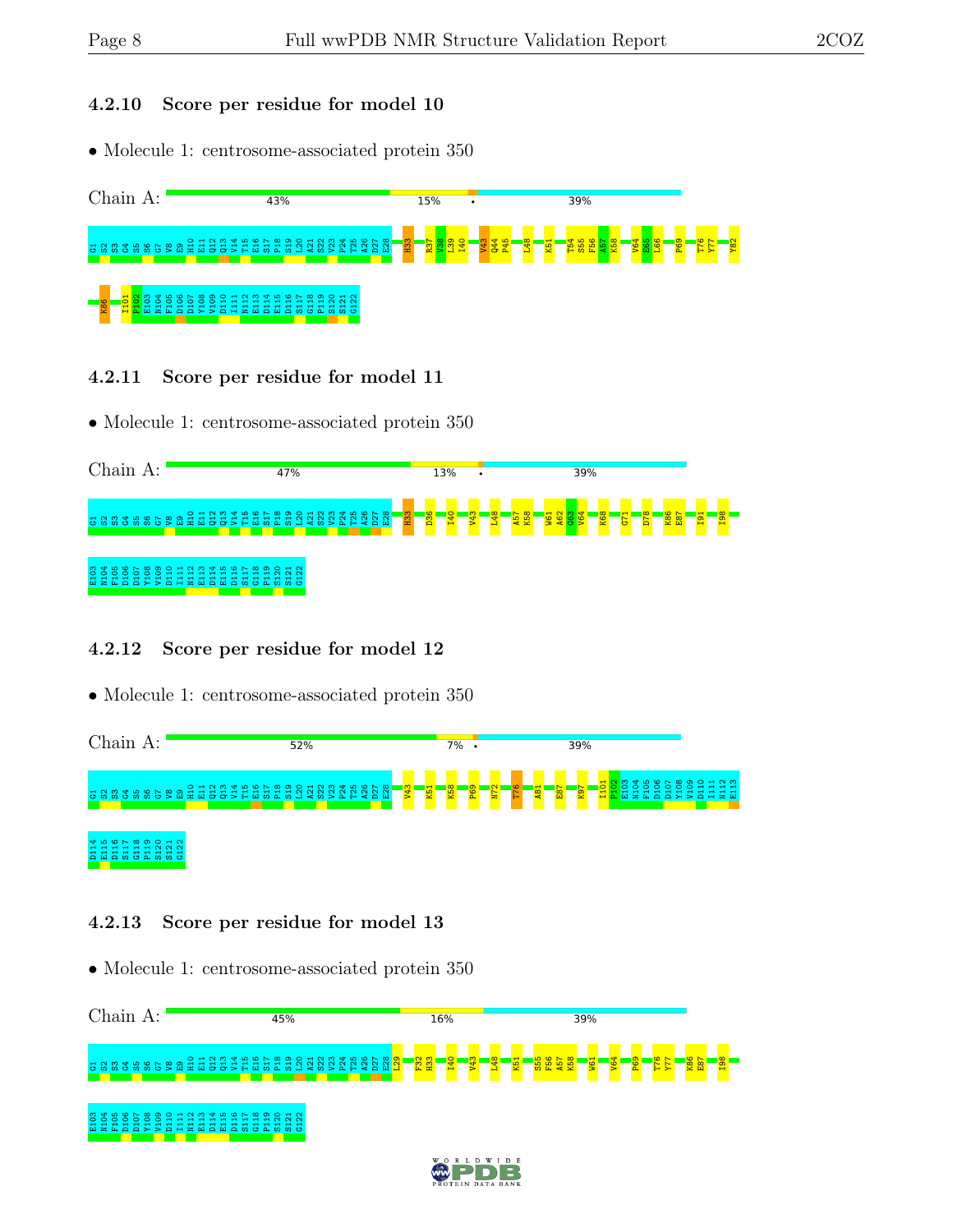#### 4.2.14 Score per residue for model 14

• Molecule 1: centrosome-associated protein 350



#### 4.2.15 Score per residue for model 15

• Molecule 1: centrosome-associated protein 350



#### 4.2.16 Score per residue for model 16

• Molecule 1: centrosome-associated protein 350



#### 4.2.17 Score per residue for model 17

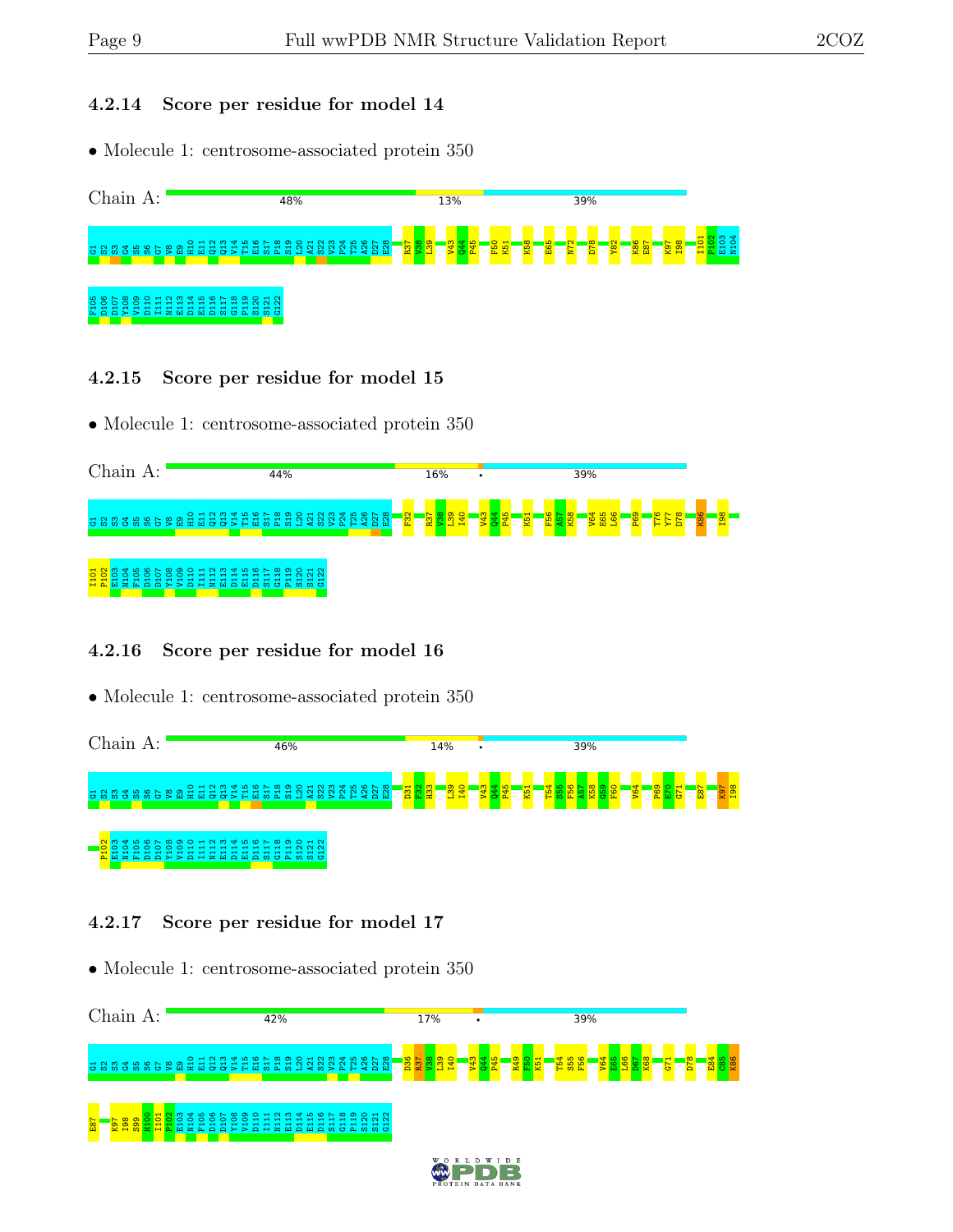#### 4.2.18 Score per residue for model 18

• Molecule 1: centrosome-associated protein 350



- 4.2.19 Score per residue for model 19
- Molecule 1: centrosome-associated protein 350



#### 4.2.20 Score per residue for model 20



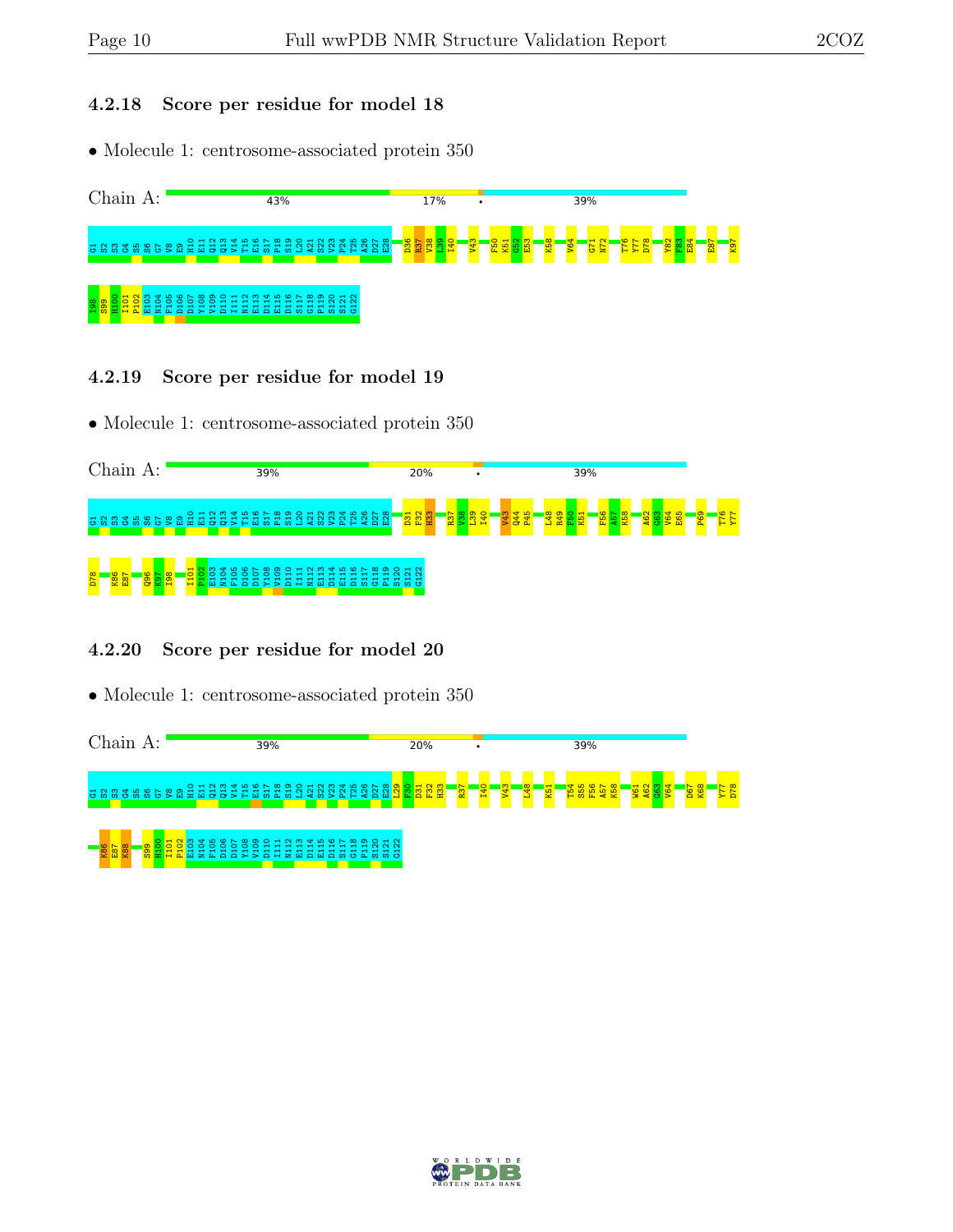## 5 Refinement protocol and experimental data overview  $(i)$

The models were refined using the following method: simulated annealing.

Of the 100 calculated structures, 20 were deposited, based on the following criterion: structures with the lowest energy.

The following table shows the software used for structure solution, optimisation and refinement.

| Software name   Classification |                          | Version |
|--------------------------------|--------------------------|---------|
| <b>CNS</b>                     | structure solution   1.1 |         |
| CNS                            | refinement               |         |

No chemical shift data was provided.

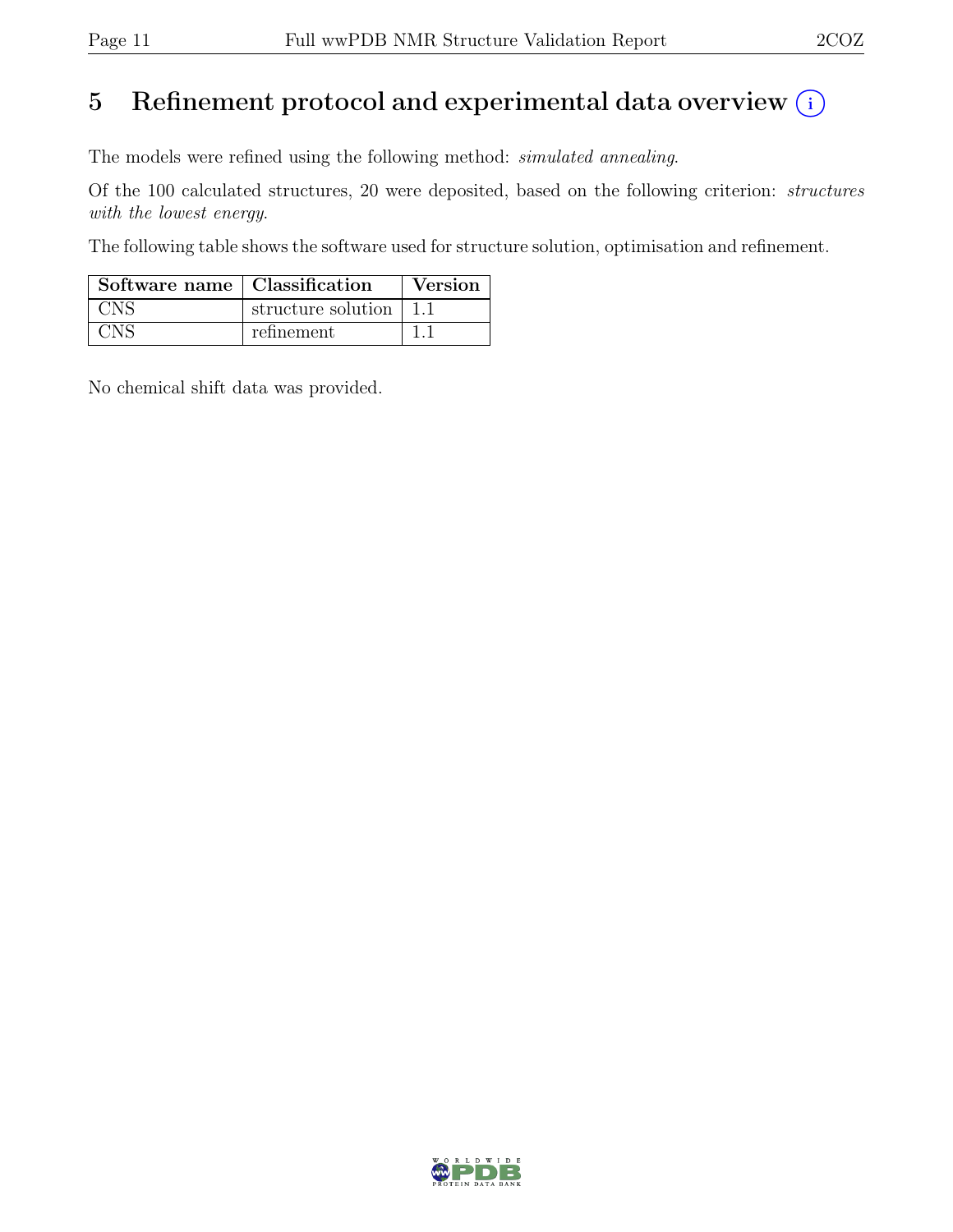# 6 Model quality  $(i)$

### 6.1 Standard geometry  $(i)$

There are no covalent bond-length or bond-angle outliers.

There are no bond-length outliers.

There are no bond-angle outliers.

There are no chirality outliers.

There are no planarity outliers.

### 6.2 Too-close contacts  $(i)$

In the following table, the Non-H and H(model) columns list the number of non-hydrogen atoms and hydrogen atoms in each chain respectively. The H(added) column lists the number of hydrogen atoms added and optimized by MolProbity. The Clashes column lists the number of clashes averaged over the ensemble.

|     |     |       | Mol   Chain   Non-H   H(model)   H(added)   Clashes |       |     |
|-----|-----|-------|-----------------------------------------------------|-------|-----|
|     |     | 584   | 564                                                 | 564   |     |
| All | All | 11680 | 11280                                               | 11280 | 147 |

The all-atom clashscore is defined as the number of clashes found per 1000 atoms (including hydrogen atoms). The all-atom clashscore for this structure is 6.

| $\rm{Atom}\textrm{-}1$ | Atom-2             | $Clash(\AA)$ | Distance(A) | Models         |                |  |  |
|------------------------|--------------------|--------------|-------------|----------------|----------------|--|--|
|                        |                    |              |             | Worst          | Total          |  |  |
| 1:A:40:ILE:HD11        | 1: A:64:VAL:HB     | 0.70         | 1.63        | 20             | 17             |  |  |
| 1: A:54:THR:HG21       | 1: A:56: PHE: CZ   | 0.69         | 2.22        | 7              | $\overline{7}$ |  |  |
| 1:A:37:ARG:HB3         | 1:A:101:ILE:HD12   | 0.64         | 1.69        | $\overline{7}$ | 11             |  |  |
| 1: A: 33: HIS: O       | 1:A:48:LEU:HD23    | 0.61         | 1.95        | 19             | 8              |  |  |
| 1:A:29:LEU:HD12        | 1: A:60: PHE:CD1   | 0.61         | 2.31        | $\overline{4}$ | 1              |  |  |
| 1:A:40:ILE:HD12        | 1:A:66:LEU:HD21    | 0.61         | 1.72        | 17             | 5              |  |  |
| 1:A:29:LEU:HDI1        | 1:A:62:ALA:HB2     | 0.60         | 1.73        | 20             | 1              |  |  |
| 1: A:97: LYS:O         | 1:A:98:ILE:HD13    | 0.59         | 1.96        | 6              | 5              |  |  |
| 1: A:38: VAL:O         | 1:A:101:ILE:HD11   | 0.59         | 1.97        | 18             | $\mathbf{1}$   |  |  |
| 1:A:32:PHE:CE2         | 1: A:98: ILE: HG22 | 0.57         | 2.35        | 19             | 5              |  |  |
| 1:A:66:LEU:HD12        | 1: A:71: GLY:N     | 0.53         | 2.19        | 5              | $\overline{2}$ |  |  |
| 1:A:39:LEU:HD12        | 1:A:45:PRO:HA      | 0.53         | 1.80        | 15             | 14             |  |  |
| 1:A:44:GLN:OE1         | 1: A:66:LEU:HD11   | 0.53         | 2.03        | 4              | 3              |  |  |
| 1:A:40:ILE:HD11        | 1: A:64:VAL:CB     | 0.52         | 2.34        | $\overline{2}$ | $\overline{7}$ |  |  |

All unique clashes are listed below, sorted by their clash magnitude.

Continued on next page...

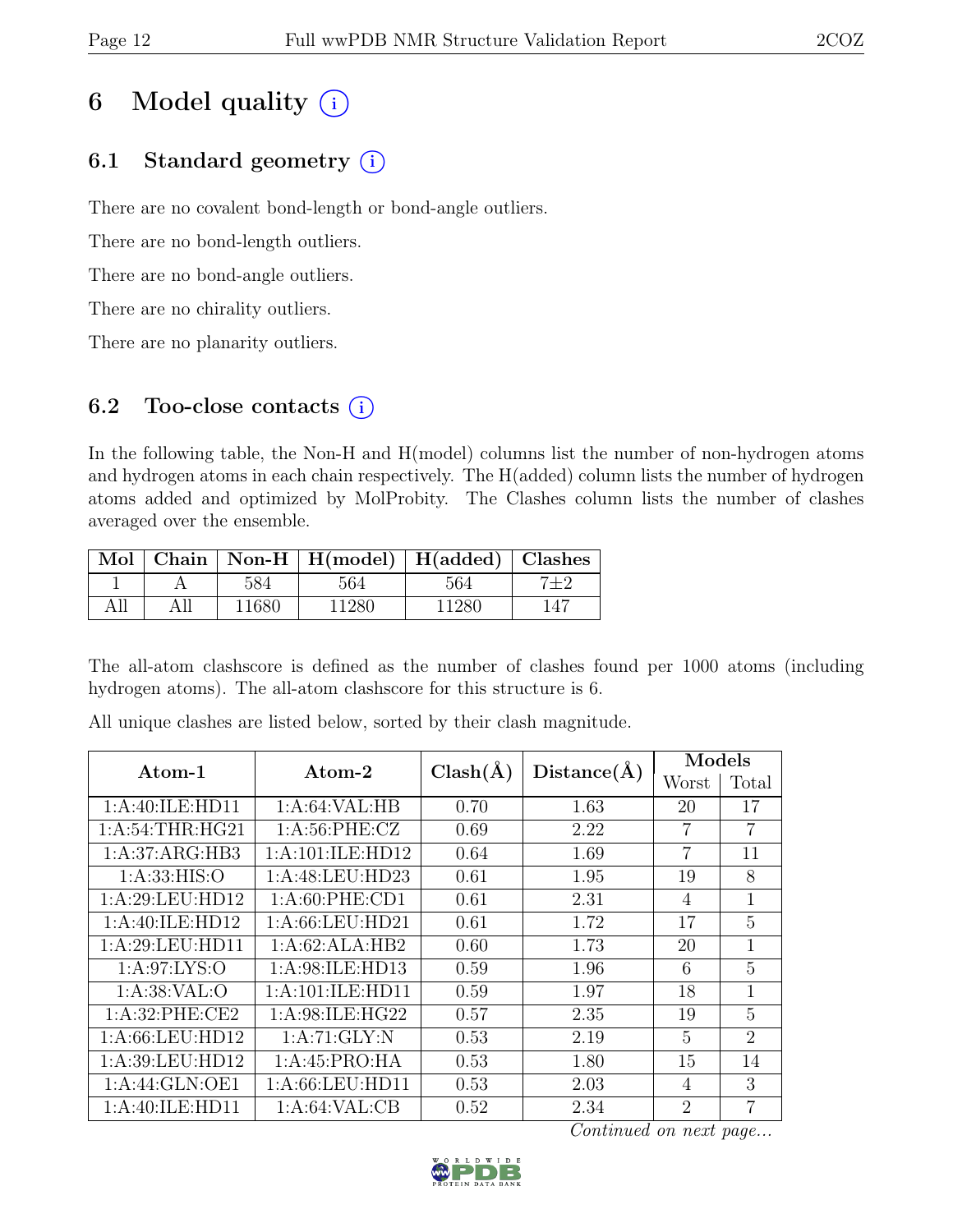|                    |                   |              |             | Models           |                |
|--------------------|-------------------|--------------|-------------|------------------|----------------|
| Atom-1             | Atom-2            | $Clash(\AA)$ | Distance(A) | Worst            | Total          |
| 1:A:29:LEU:HD21    | 1:A:98:ILE:HG13   | 0.51         | 1.82        | 13               | $\mathbf{1}$   |
| 1:A:66:LEU:HD13    | 1: A:70: GLU:HB2  | 0.51         | 1.81        | 8                | $\mathbf{1}$   |
| 1:A:56:PHE:CD2     | 1:A:77:TYR:CD1    | 0.50         | 3.00        | 15               | $\overline{4}$ |
| $1: A:56:$ PHE:CG  | 1: A:77: TYR: CD1 | 0.49         | $3.00\,$    | 19               | $\overline{1}$ |
| 1: A:50: PHE: CZ   | 1: A:82: TYR: CD1 | 0.49         | 3.00        | 14               | $\sqrt{2}$     |
| 1:A:56:PHE:CE2     | 1: A:77:TYR:CD1   | 0.48         | 3.01        | $\boldsymbol{9}$ | $\overline{2}$ |
| 1:A:62:ALA:HB3     | 1:A:98:ILE:HD11   | 0.48         | 1.85        | 11               | $\overline{4}$ |
| 1:A:54:THR:HG22    | 1: A:82:TYR:CZ    | 0.48         | 2.43        | $\boldsymbol{9}$ | $\overline{4}$ |
| 1:A:56:PHE:CD1     | 1:A:57:ALA:N      | 0.47         | 2.83        | $\overline{8}$   | $\overline{3}$ |
| 1: A:56: PHE:CE2   | 1: A:77: TYR: CG  | 0.47         | $3.03\,$    | 10               | $\mathbf 1$    |
| 1:A:29:LEU:HD23    | 1:A:32:PHE:CD2    | 0.47         | 2.45        | $\overline{7}$   | $\overline{2}$ |
| 1:A:29:LEU:CD1     | 1:A:62:ALA:HB2    | 0.47         | 2.40        | 20               | $\overline{2}$ |
| 1: A:54:THR:CB     | 1:A:56:PHE:CE2    | 0.45         | 3.00        | $8\,$            | $\mathbf{1}$   |
| $1: A:56:$ PHE:CD2 | 1:A:57:ALA:N      | 0.44         | 2.85        | $\overline{3}$   | $\overline{1}$ |
| 1: A:50: PHE:CE2   | 1: A:82:TYR:CD1   | 0.44         | 3.05        | 18               | $\mathbf{1}$   |
| 1: A:50: PHE:CE2   | 1: A:82:TYR:CE1   | 0.44         | 3.06        | 18               | $\mathbf{1}$   |
| 1: A:30: PHE:CD1   | 1: A:31: ASP:N    | 0.44         | 2.86        | 3                | $\mathbf{1}$   |
| 1:A:39:LEU:HD23    | 1:A:42:ASN:HA     | 0.43         | 1.88        | $\overline{3}$   | $\overline{2}$ |
| 1: A:76:THR:HG23   | 1:A:81:ALA:CA     | 0.43         | 2.43        | 12               | $\mathbf{1}$   |
| 1: A:91: ILE: O    | 1:A:91:ILE:HG23   | 0.43         | 2.11        | 11               | 3              |
| 1:A:57:ALA:HB3     | 1:A:61:TRP:NE1    | 0.42         | 2.29        | 13               | $\overline{2}$ |
| 1:A:32:PHE:HB3     | 1:A:48:LEU:HD22   | 0.42         | 1.91        | 19               | $\overline{2}$ |
| 1:A:83:PHE:CD1     | 1:A:83:PHE:N      | 0.42         | 2.87        | $\overline{7}$   | $\overline{3}$ |
| 1: A:50: PHE: CZ   | 1: A:82:TYR:CE1   | 0.42         | 3.07        | 14               | $\mathbf{1}$   |
| 1:A:87:GLU:O       | 1: A:88: LYS: CB  | 0.42         | 2.67        | 20               | $\mathbf{1}$   |
| 1:A:54:THR:HG21    | 1:A:56:PHE:CE1    | 0.42         | 2.49        | $\boldsymbol{3}$ | $\overline{1}$ |
| 1:A:54:THR:HG23    | 1: A:61:TRP:HB2   | 0.41         | 1.92        | $\overline{3}$   | $\mathbf{1}$   |
| 1:A:29:LEU:HD21    | 1:A:98:ILE:CG1    | 0.41         | 2.45        | $\overline{13}$  | $\overline{1}$ |
| 1:A:45:PRO:O       | 1:A:66:LEU:HD23   | 0.41         | 2.16        | 15               | $\mathbf{1}$   |
| 1:A:43:VAL:HG13    | 1:A:44:GLN:N      | 0.41         | 2.30        | 10               | $\overline{5}$ |
| 1:A:54:THR:OG1     | 1: A:61:TRP:CD1   | 0.41         | 2.74        | 20               | $\mathbf 1$    |
| 1:A:66:LEU:HD12    | 1: A:70: GLU: C   | 0.40         | 2.36        | $\overline{2}$   | $\mathbf 1$    |
| 1:A:34:ILE:HD11    | 1: A:51: LYS: HG2 | 0.40         | 1.93        | $\overline{2}$   | $\mathbf{1}$   |
| 1:A:62:ALA:HB3     | 1:A:98:ILE:CD1    | 0.40         | 2.46        | 11               | $\mathbf{1}$   |

Continued from previous page...

### 6.3 Torsion angles (i)

#### 6.3.1 Protein backbone  $(i)$

In the following table, the Percentiles column shows the percent Ramachandran outliers of the chain as a percentile score with respect to all PDB entries followed by that with respect to all NMR

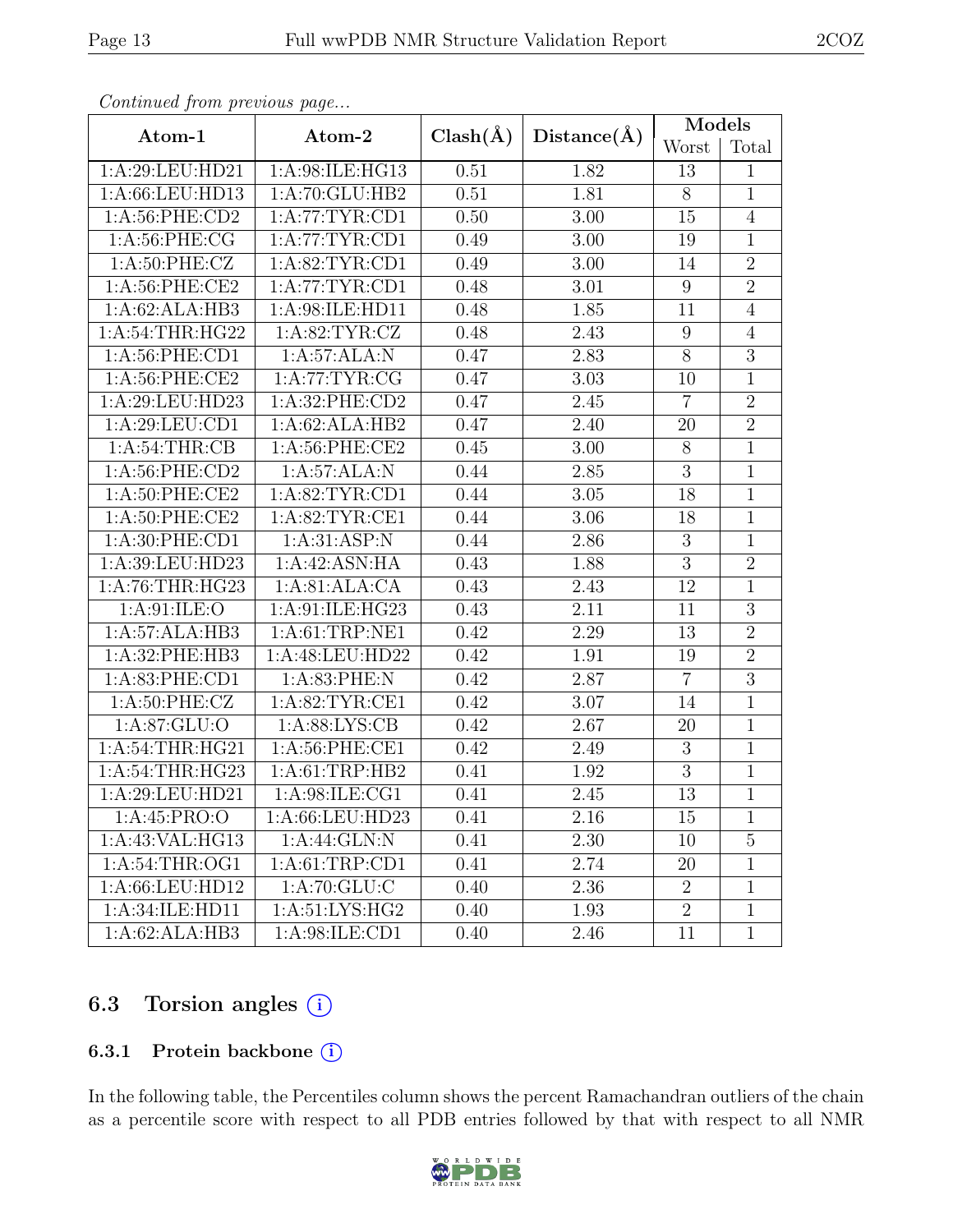| Mol | Chain | Analysed          | Favoured                                | Allowed      | Outliers  | Percentiles   |
|-----|-------|-------------------|-----------------------------------------|--------------|-----------|---------------|
|     |       | $74/122(61\%)$    | 63±2 (85±2%)   8±2 (11±2%)   3±1 (4±1%) |              |           | 5 33          |
| All |       | $1480/2440(61\%)$ | 1260 (85%)                              | 164 $(11\%)$ | 56 $(4%)$ | $\sqrt{5}$ 33 |

entries. The Analysed column shows the number of residues for which the backbone conformation was analysed and the total number of residues.

All 7 unique Ramachandran outliers are listed below. They are sorted by the frequency of occurrence in the ensemble.

| Mol | Chain | Res | <b>Type</b> | Models (Total) |
|-----|-------|-----|-------------|----------------|
|     |       | 43  | VAL         | 20             |
|     |       | 86  | <b>LYS</b>  | 10             |
|     |       | 69  | <b>PRO</b>  |                |
|     |       | 102 | <b>PRO</b>  |                |
|     |       | 71  | <b>GLY</b>  | 5              |
|     |       | 72  | <b>ASN</b>  |                |
|     |       | 88  | <b>LYS</b>  |                |

#### 6.3.2 Protein side chains  $(i)$

In the following table, the Percentiles column shows the percent sidechain outliers of the chain as a percentile score with respect to all PDB entries followed by that with respect to all NMR entries. The Analysed column shows the number of residues for which the sidechain conformation was analysed and the total number of residues.

| Mol | Chain | Analysed       | Rotameric                              | <b>Outliers</b> | Percentiles          |
|-----|-------|----------------|----------------------------------------|-----------------|----------------------|
|     |       | 60/101(59%)    | $52\pm2(87\pm4\%)$   $8\pm2(13\pm4\%)$ |                 | $\overline{7}$<br>49 |
|     |       | 1200/2020(59%) | 1046 (87%)                             | 154 (13%)       | $\rightarrow$<br>49  |

All 25 unique residues with a non-rotameric sidechain are listed below. They are sorted by the frequency of occurrence in the ensemble.

| Mol | Chain | Res | <b>Type</b> | Models (Total) |
|-----|-------|-----|-------------|----------------|
| 1   |       | 51  | <b>LYS</b>  | 16             |
|     |       | 58  | <b>LYS</b>  | 16             |
| 1   | А     | 87  | <b>GLU</b>  | 15             |
| 1   | А     | 86  | <b>LYS</b>  | 14             |
| 1   | А     | 78  | <b>ASP</b>  | 11             |
| 1   |       | 76  | <b>THR</b>  | 9              |
| 1   | А     | 33  | <b>HIS</b>  | 8              |
| 1   | А     | 31  | <b>ASP</b>  | 7              |
|     |       | 65  | GLU         |                |

Continued on next page...

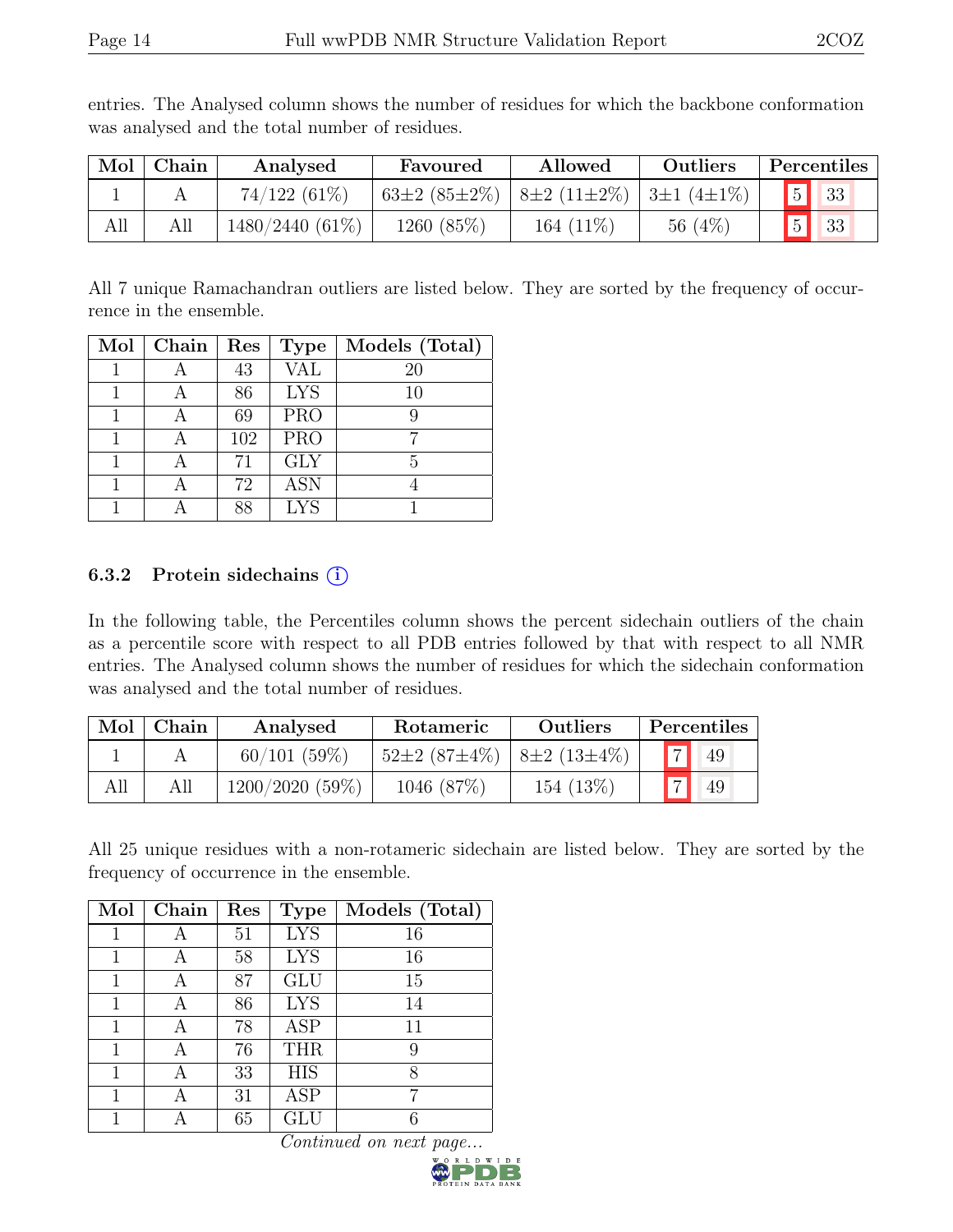| Mol          | Chain            | Res    | <b>Type</b> | Models (Total) |
|--------------|------------------|--------|-------------|----------------|
| 1            | А                | 97     | <b>LYS</b>  | 6              |
| $\mathbf{1}$ | A                | 55     | <b>SER</b>  | 6              |
| $\mathbf{1}$ | $\mathbf{A}$     | 68     | <b>LYS</b>  | $\overline{5}$ |
| $\mathbf 1$  | $\boldsymbol{A}$ | 67     | <b>ASP</b>  | $\overline{5}$ |
| $\mathbf 1$  | $\boldsymbol{A}$ | 99     | <b>SER</b>  | $\overline{5}$ |
| $\mathbf{1}$ | $\boldsymbol{A}$ | 60     | PHE         | $\overline{4}$ |
| $\mathbf{1}$ | A                | 36     | ASP         | $\overline{4}$ |
| $\mathbf 1$  | $\mathbf{A}$     | 77     | <b>TYR</b>  | 3              |
| $\mathbf{1}$ | $\mathbf{A}$     | 96     | <b>GLN</b>  | 3              |
| $\mathbf{1}$ | А                | $53\,$ | <b>GLU</b>  | $\overline{2}$ |
| $\mathbf{1}$ | $\boldsymbol{A}$ | 37     | ARG         | $\overline{2}$ |
| $\mathbf{1}$ | A                | 49     | ARG         | $\overline{2}$ |
| $\mathbf{1}$ | $\boldsymbol{A}$ | 84     | <b>GLU</b>  | $\overline{2}$ |
| $\mathbf 1$  | $\boldsymbol{A}$ | 72     | <b>ASN</b>  | $\mathbf{1}$   |
| $\mathbf{1}$ | $\boldsymbol{A}$ | 74     | <b>ASN</b>  | $\overline{1}$ |
| 1            | А                | 88     | <b>LYS</b>  | 1              |

#### Continued from previous page...

#### 6.3.3 RNA  $(i)$

There are no RNA molecules in this entry.

#### 6.4 Non-standard residues in protein, DNA, RNA chains  $(i)$

There are no non-standard protein/DNA/RNA residues in this entry.

#### 6.5 Carbohydrates  $(i)$

There are no monosaccharides in this entry.

#### 6.6 Ligand geometry  $(i)$

There are no ligands in this entry.

#### 6.7 Other polymers  $(i)$

There are no such molecules in this entry.

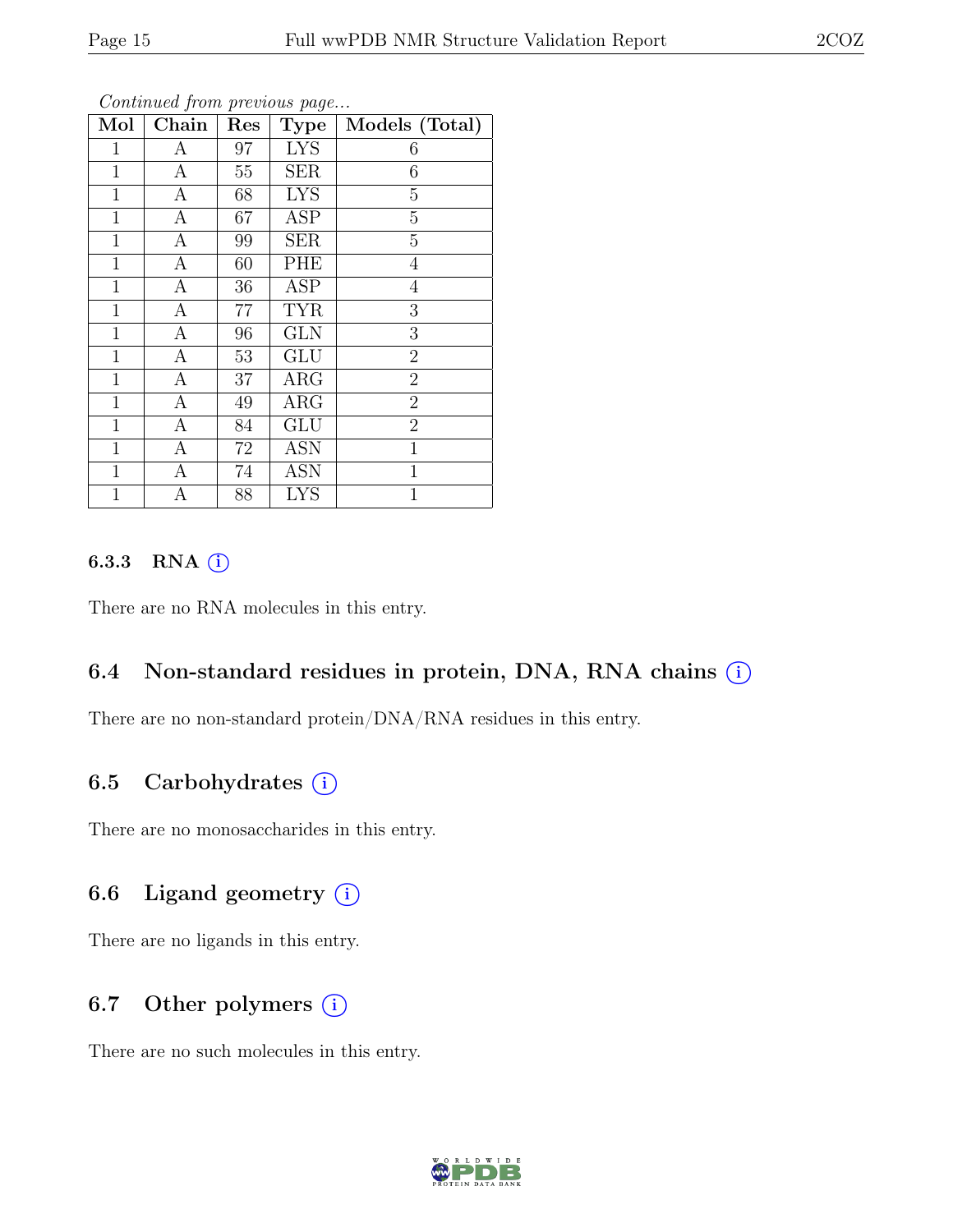### 6.8 Polymer linkage issues (i)

There are no chain breaks in this entry.